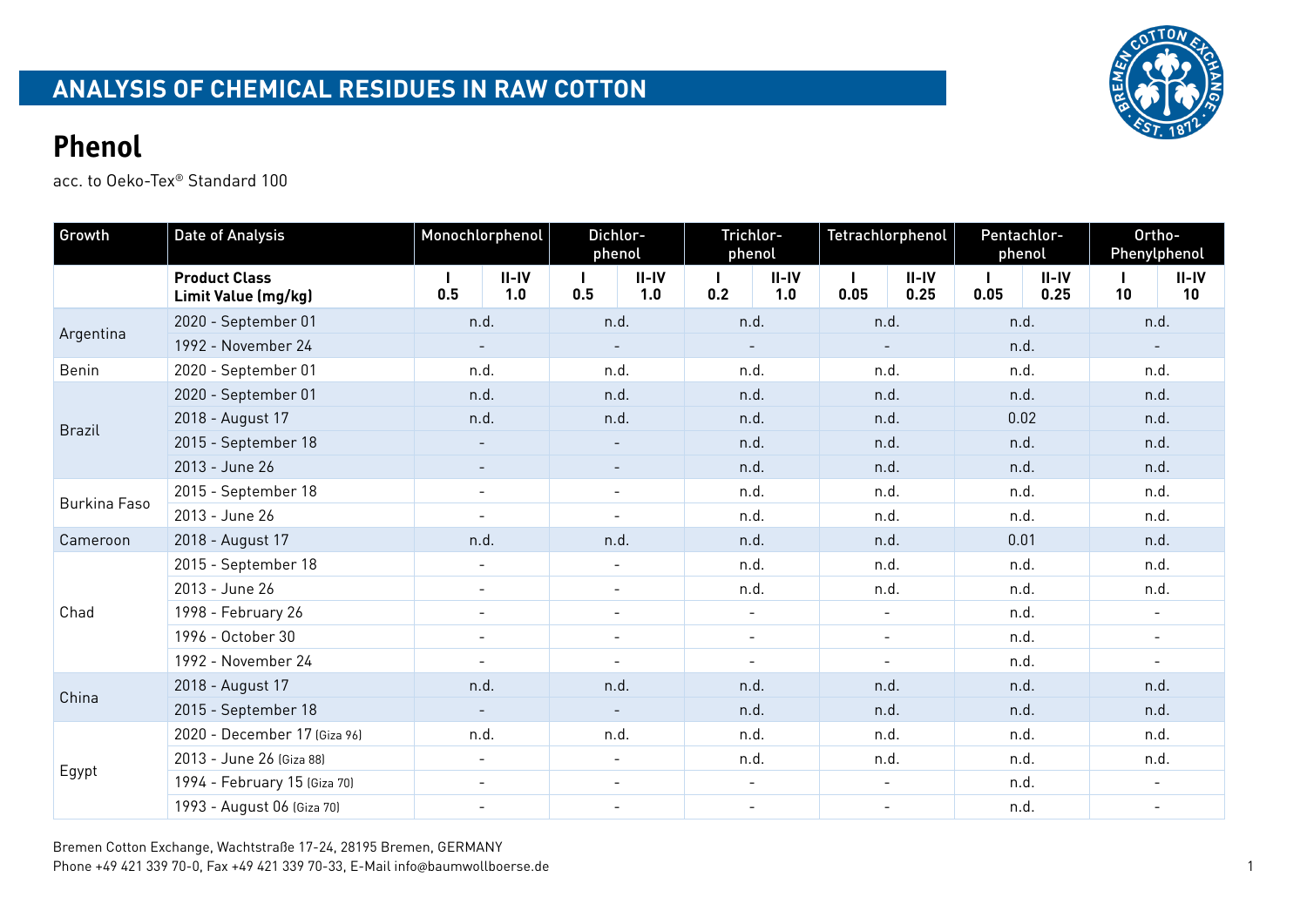

| Growth      | <b>Date of Analysis</b>                     |                          | Monochlorphenol          |                          | Dichlor-<br>phenol |                          | Trichlor-<br>phenol |                          | Tetrachlorphenol |      | Pentachlor-<br>phenol |                          | Ortho-<br>Phenylphenol |
|-------------|---------------------------------------------|--------------------------|--------------------------|--------------------------|--------------------|--------------------------|---------------------|--------------------------|------------------|------|-----------------------|--------------------------|------------------------|
|             | <b>Product Class</b><br>Limit Value (mg/kg) | 0.5                      | $II-IV$<br>1.0           | 0.5                      | $II-IV$<br>1.0     | 0.2                      | $II-IV$<br>1.0      | 0.05                     | $II-IV$<br>0.25  | 0.05 | $II-IV$<br>0.25       | 10                       | $II-IV$<br>10          |
|             | 2020 - September 01                         | n.d.                     |                          | n.d.                     |                    | n.d.                     |                     | n.d.                     |                  | n.d. |                       | n.d.                     |                        |
| Greece      | 2018 - August 17                            | n.d.                     |                          | n.d.                     |                    | n.d.                     |                     | n.d.                     |                  | n.d. |                       | n.d.                     |                        |
|             | 2015 - September 18                         | $\overline{\phantom{a}}$ |                          | $\overline{\phantom{a}}$ |                    | n.d.                     |                     | n.d.                     |                  | n.d. |                       | n.d.                     |                        |
|             | 2013 - June 26                              | $\overline{\phantom{a}}$ |                          | $\sim$                   |                    | n.d.                     |                     | n.d.                     |                  | n.d. |                       | n.d.                     |                        |
|             | 1992 - November 24                          | $\overline{\phantom{a}}$ |                          | $\overline{\phantom{a}}$ |                    | $\sim$                   |                     | $\sim$                   |                  | n.d. |                       | $\overline{\phantom{a}}$ |                        |
| India       | 2020 - December 17                          | n.d.                     |                          | n.d.                     |                    | n.d.                     |                     | n.d.                     |                  | n.d. |                       | n.d.                     |                        |
|             | 2018 - August 17                            | n.d.                     |                          | n.d.                     |                    | n.d.                     |                     | n.d.                     |                  | n.d. |                       | n.d.                     |                        |
|             | 2015 - September 18                         | $\overline{\phantom{a}}$ |                          | $\sim$                   |                    | n.d.                     |                     | n.d.                     |                  | n.d. |                       | n.d.                     |                        |
|             | 2013 - June 26                              | $\overline{\phantom{a}}$ |                          | $\overline{\phantom{a}}$ |                    | n.d.                     |                     | n.d.                     |                  | n.d. |                       | n.d.                     |                        |
|             | 2021 - September 15 (Pima)                  | n.n.                     |                          | n.n.                     |                    | n.n.                     |                     | n.n.                     |                  | n.n. |                       | n.n.                     |                        |
|             | 2018 - August 17 (Acalpi)                   | n.d.                     |                          | n.d.                     |                    | n.d.                     |                     | n.d.                     |                  | 0.02 |                       | n.d.                     |                        |
|             | 2015 - September 18 (Acalpi)                | $\overline{\phantom{a}}$ |                          | $\blacksquare$           |                    | n.d.                     |                     | n.d.                     |                  | n.d. |                       | n.d.                     |                        |
| Israel      | 2015 - September 18 (Pima)                  |                          | $\overline{\phantom{a}}$ | $\overline{\phantom{a}}$ |                    | n.d.                     |                     | n.d.                     |                  | n.d. |                       | n.d.                     |                        |
|             | 2013 - June 26 (Acalpi + Pima)              |                          | $\overline{\phantom{a}}$ | $\sim$                   |                    | n.d.                     |                     | n.d.                     |                  | n.d. |                       | n.d.                     |                        |
|             | 1993 - August 06 (Pima)                     |                          | $\overline{\phantom{a}}$ | $\overline{\phantom{a}}$ |                    | $\overline{\phantom{a}}$ |                     | $\overline{\phantom{a}}$ |                  | n.d. |                       |                          |                        |
|             | 1992 - November 24                          |                          | $\overline{\phantom{a}}$ |                          | $\blacksquare$     | $\sim$                   |                     | $\sim$                   |                  | n.d. |                       | $\overline{\phantom{a}}$ |                        |
|             | 2020 - September 01                         | n.d.                     |                          |                          | n.d.               | n.d.                     |                     | n.d.                     |                  | n.d. |                       | n.d.                     |                        |
| Ivory Coast | 2018 - August 17                            | n.d.                     |                          |                          | n.d.               | n.d.                     |                     | n.d.                     |                  | n.d. |                       | n.d.                     |                        |
|             | 1996 - October 30                           |                          | $\blacksquare$           | $\blacksquare$           |                    | $\sim$                   |                     | $\sim$                   |                  | n.d. |                       | $\blacksquare$           |                        |
|             | 1992 - November 24                          | $\blacksquare$           |                          | $\sim$                   |                    | $\overline{\phantom{a}}$ |                     | $\blacksquare$           |                  | n.d. |                       | $\overline{\phantom{a}}$ |                        |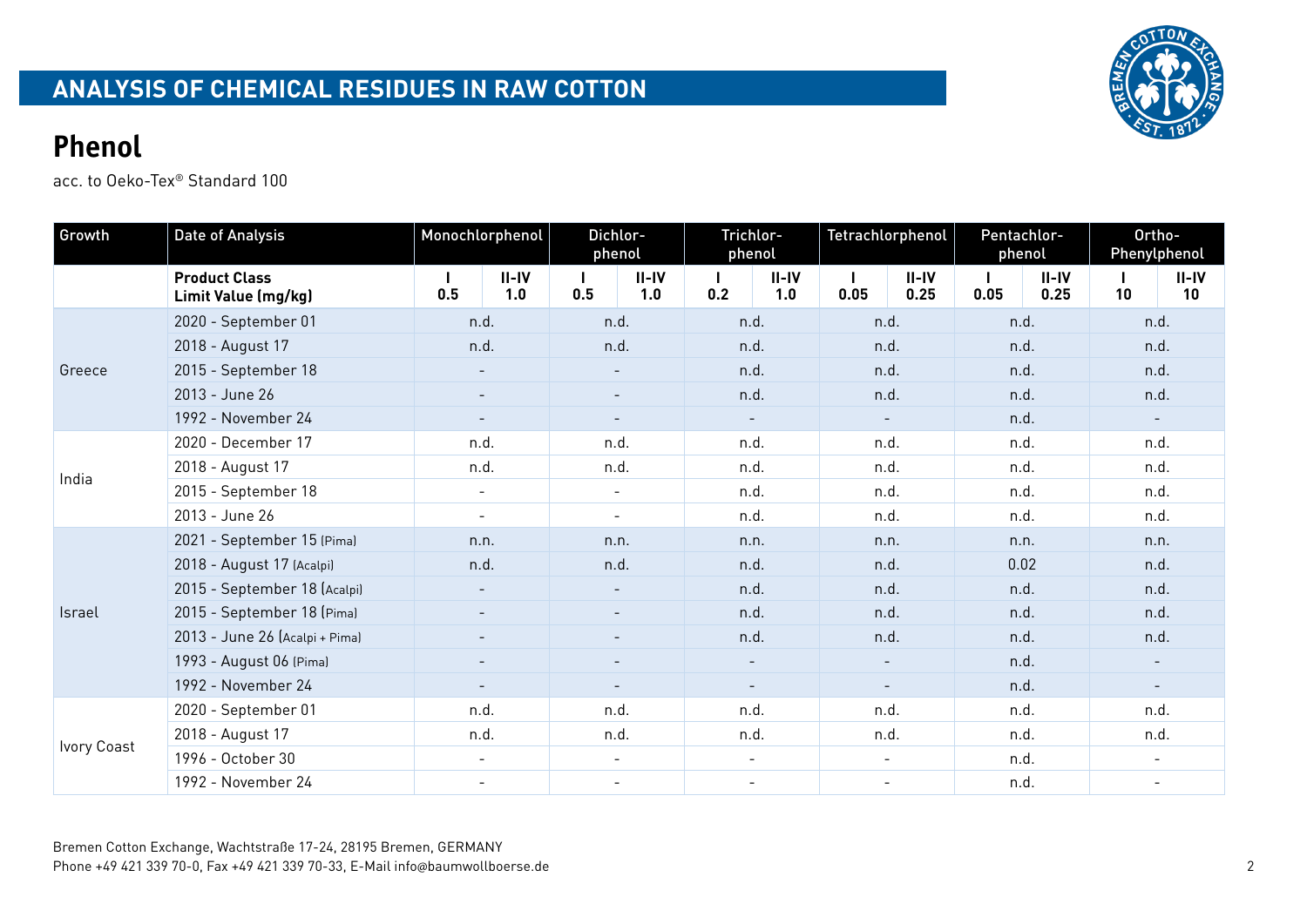

| Growth     | <b>Date of Analysis</b>                     | Monochlorphenol<br>Dichlor-<br>phenol |                |                          | phenol                   | Trichlor-                |                | Tetrachlorphenol | Pentachlor-<br>phenol |      | Ortho-          | Phenylphenol             |               |  |
|------------|---------------------------------------------|---------------------------------------|----------------|--------------------------|--------------------------|--------------------------|----------------|------------------|-----------------------|------|-----------------|--------------------------|---------------|--|
|            | <b>Product Class</b><br>Limit Value (mg/kg) | $\mathbf{I}$<br>0.5                   | $II-IV$<br>1.0 | 0.5                      | $II-IV$<br>1.0           | $\mathbf{I}$<br>0.2      | $II-IV$<br>1.0 | 0.05             | $II-IV$<br>0.25       | 0.05 | $II-IV$<br>0.25 | 10                       | $II-IV$<br>10 |  |
|            | 2020 - December 17                          | n.d.                                  |                | n.d.                     |                          | n.d.                     |                | n.d.             |                       | n.d. |                 | n.d.                     |               |  |
| Kazakhstan | 2018 - August 17                            | n.d.                                  |                | n.d.                     |                          | n.d.                     |                | n.d.             |                       | n.d. |                 | n.d.                     |               |  |
|            | 2015 - September 18                         | $\overline{\phantom{a}}$              |                | $\overline{\phantom{a}}$ |                          | n.d.                     |                | n.d.             |                       | n.d. |                 | n.d.                     |               |  |
|            | 2013 - June 26                              | $\sim$                                |                | $\sim$                   |                          | n.d.                     |                | n.d.             |                       | n.d. |                 | n.d.                     |               |  |
|            | 2018 - August 17                            | n.d.                                  |                | n.d.                     |                          | n.d.                     |                | n.d.             |                       | n.d. |                 | n.d.                     |               |  |
| Mali       | 2015 - September 18                         |                                       | $\blacksquare$ |                          | $\blacksquare$           |                          | n.d.           |                  | n.d.                  |      | n.d.            |                          | n.d.          |  |
|            | 1996 - October 30                           | $\sim$                                |                | $\overline{\phantom{a}}$ |                          | $\blacksquare$           |                | $\sim$           |                       | n.d. |                 | $\bar{\phantom{a}}$      |               |  |
|            | 2021 - July 12                              | 0,01                                  |                | n.d.                     |                          | n.d.                     |                | n.d.             |                       | n.d. |                 | n.d.                     |               |  |
| Pakistan   | 2018 - August 17                            | n.d.                                  |                | n.d.                     |                          | n.d.                     |                | n.d.             |                       | n.d. |                 | n.d.                     |               |  |
|            | 2015 - September 18                         |                                       |                | $\blacksquare$           |                          | n.d.                     |                | n.d.             |                       | n.d. |                 | n.d.                     |               |  |
|            | 2013 - June 26                              | $\overline{\phantom{a}}$              |                | $\overline{\phantom{a}}$ |                          | n.d.                     |                | n.d.             |                       | n.d. |                 | n.d.                     |               |  |
|            | 1996 - October 30                           | $\blacksquare$                        |                | $\overline{\phantom{a}}$ |                          | $\blacksquare$           |                | $\sim$           |                       | n.d. |                 | $\overline{\phantom{a}}$ |               |  |
| Paraguay   | 1992 - November 24                          | $\overline{\phantom{a}}$              |                | $\overline{\phantom{a}}$ |                          | $\overline{\phantom{a}}$ |                | $\blacksquare$   |                       | n.d. |                 | $\overline{\phantom{a}}$ |               |  |
| Peru       | 1993 - August 06 (Pima)                     |                                       |                |                          |                          |                          |                |                  |                       | n.d. |                 |                          |               |  |
| Senegal    | 1996 - October 30                           | $\overline{\phantom{a}}$              |                | $\overline{\phantom{a}}$ |                          | $\overline{\phantom{a}}$ |                |                  |                       | n.d. |                 |                          |               |  |
|            | 2020 - September 01                         | n.d.                                  |                | n.d.                     |                          | n.d.                     |                | n.d.             |                       | n.d. |                 | n.d.                     |               |  |
|            | 2018 - August 17                            | n.d.                                  |                | n.d.                     |                          | n.d.                     |                | n.d.             |                       | n.d. |                 | n.d.                     |               |  |
| Spain      | 2015 - September 18                         | $\overline{\phantom{a}}$              |                |                          |                          | n.d.                     |                | n.d.             |                       | n.d. |                 | n.d.                     |               |  |
|            | 2013 - June 26                              | $\overline{\phantom{a}}$              |                | $\overline{\phantom{a}}$ |                          | n.d.                     |                | n.d.             |                       | n.d. |                 | n.d.                     |               |  |
| Sudan      | 2018 - August 17                            | n.d.                                  |                | n.d.                     |                          | n.d.                     |                | n.d.             |                       | n.d. |                 | n.d.                     |               |  |
|            | 2013 - June 26 (Barakat)                    |                                       | $\blacksquare$ |                          | $\overline{\phantom{a}}$ |                          | n.d.           |                  | n.d.                  |      | n.d.            |                          | n.d.          |  |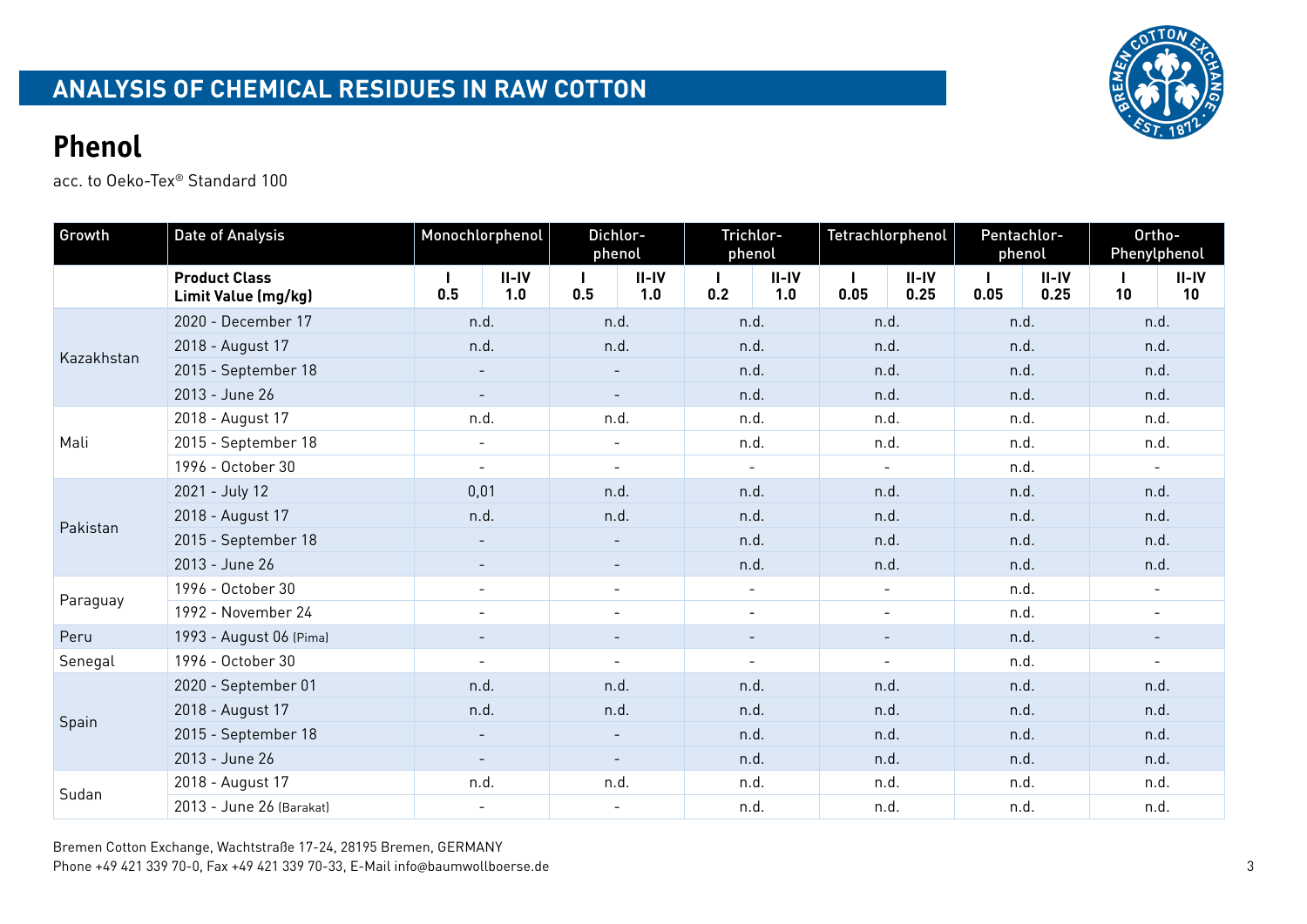

| Growth       | <b>Date of Analysis</b>                     |                          | Monochlorphenol          | Dichlor-<br>phenol       |                | Trichlor-<br>phenol      |                          | Tetrachlorphenol         |                          | Pentachlor-<br>phenol |                 | Ortho-                   | Phenylphenol             |
|--------------|---------------------------------------------|--------------------------|--------------------------|--------------------------|----------------|--------------------------|--------------------------|--------------------------|--------------------------|-----------------------|-----------------|--------------------------|--------------------------|
|              | <b>Product Class</b><br>Limit Value (mg/kg) | I.<br>0.5                | $II-IV$<br>1.0           | 0.5                      | $II-IV$<br>1.0 | 0.2                      | $II-IV$<br>1.0           | 0.05                     | $II-IV$<br>0.25          | 0.05                  | $II-IV$<br>0.25 | 10                       | II-IV<br>10              |
| Syria        | 1992 - November 24                          |                          | $\overline{\phantom{a}}$ |                          | $\sim$         |                          | $\overline{\phantom{a}}$ |                          | $\overline{\phantom{a}}$ |                       | n.d.            |                          | $\overline{\phantom{a}}$ |
| Tajikistan   | 2015 - September 18                         | $\blacksquare$           |                          | $\sim$                   |                | n.d.                     |                          | n.d.                     |                          | n.d.                  |                 | n.d.                     |                          |
|              | 2013 - June 26                              | $\sim$                   |                          | $\overline{\phantom{a}}$ |                | n.d.                     |                          | n.d.                     |                          | n.d.                  |                 | n.d.                     |                          |
|              | 2021 - July 12                              | n.d.                     |                          | n.d.                     |                | n.d.                     |                          | n.d.                     |                          | n.d.                  |                 | n.d.                     |                          |
| Turkey       | 2018 - August 17                            | n.d.                     |                          | n.d.                     |                | n.d.                     |                          | n.d.                     |                          | n.d.                  |                 | n.d.                     |                          |
|              | 1996 - October 30 (rgd.)                    |                          |                          | $\overline{\phantom{a}}$ |                | $\overline{\phantom{a}}$ |                          |                          |                          | n.d.                  |                 |                          |                          |
|              | 1992 - November 24                          | $\overline{\phantom{a}}$ |                          | $\overline{\phantom{a}}$ |                | $\overline{\phantom{a}}$ |                          |                          |                          | n.d.                  |                 |                          |                          |
|              | 2018 - August 17                            | n.d.                     |                          | n.d.                     |                | n.d.                     |                          | n.d.                     |                          | n.d.                  |                 | n.d.                     |                          |
| Turkmenistan | 1996 - October 30                           | $\overline{\phantom{a}}$ |                          | $\blacksquare$           |                | $\blacksquare$           |                          | $\overline{\phantom{a}}$ |                          | n.d.                  |                 | $\overline{\phantom{a}}$ |                          |
|              | 1992 - November 24                          | $\overline{\phantom{a}}$ |                          | $\sim$                   |                | $\overline{\phantom{a}}$ |                          | $\overline{\phantom{a}}$ |                          | n.d.                  |                 | $\overline{\phantom{a}}$ |                          |
|              | 2020 - December 17 (Pima)                   | n.d.                     |                          | n.d.                     |                | n.d.                     |                          | n.d.                     |                          | n.d.                  |                 | n.d.                     |                          |
|              | 2020 - September 01 (Upland)                | n.d.                     |                          | n.d.                     |                | n.d.                     |                          | n.d.                     |                          | n.d.                  |                 | n.d.                     |                          |
|              | 2018 - August 17 (EMOT)                     | n.d.                     |                          | n.d.                     |                | n.d.                     |                          | n.d.                     |                          | n.d.                  |                 | n.d.                     |                          |
|              | 2015 - September 18 (EMOT)                  | $\overline{\phantom{a}}$ |                          | $\overline{\phantom{a}}$ |                | n.d.                     |                          | n.d.                     |                          | n.d.                  |                 | n.d.                     |                          |
| <b>USA</b>   | 2015 - September 18 (Pima)                  |                          | $\overline{\phantom{a}}$ | $\overline{\phantom{a}}$ |                | n.d.                     |                          | n.d.                     |                          | n.d.                  |                 | n.d.                     |                          |
|              | 2013 - June 26 (ME + Pima)                  |                          | $\overline{\phantom{a}}$ |                          | $\sim$         | n.d.                     |                          | n.d.                     |                          | n.d.                  |                 | n.d.                     |                          |
|              | 1998 - February 26 (El Paso 1517)           | $\equiv$                 |                          |                          | $\sim$         |                          | $\overline{\phantom{a}}$ | $\sim$                   |                          | n.d.                  |                 |                          |                          |
|              | 1996 - October 30 (Texas)                   |                          |                          |                          | $\equiv$       | $\equiv$                 |                          | $\sim$                   |                          | n.d.                  |                 |                          |                          |
|              | 1996 - October 30 (Pima)                    |                          |                          | $\overline{\phantom{a}}$ |                | $\overline{\phantom{a}}$ |                          | $\overline{\phantom{a}}$ |                          | n.d.                  |                 |                          |                          |
|              | 1993 - August 06 (Pima)                     | $\overline{\phantom{a}}$ |                          |                          |                |                          |                          |                          |                          | n.d.                  |                 |                          |                          |